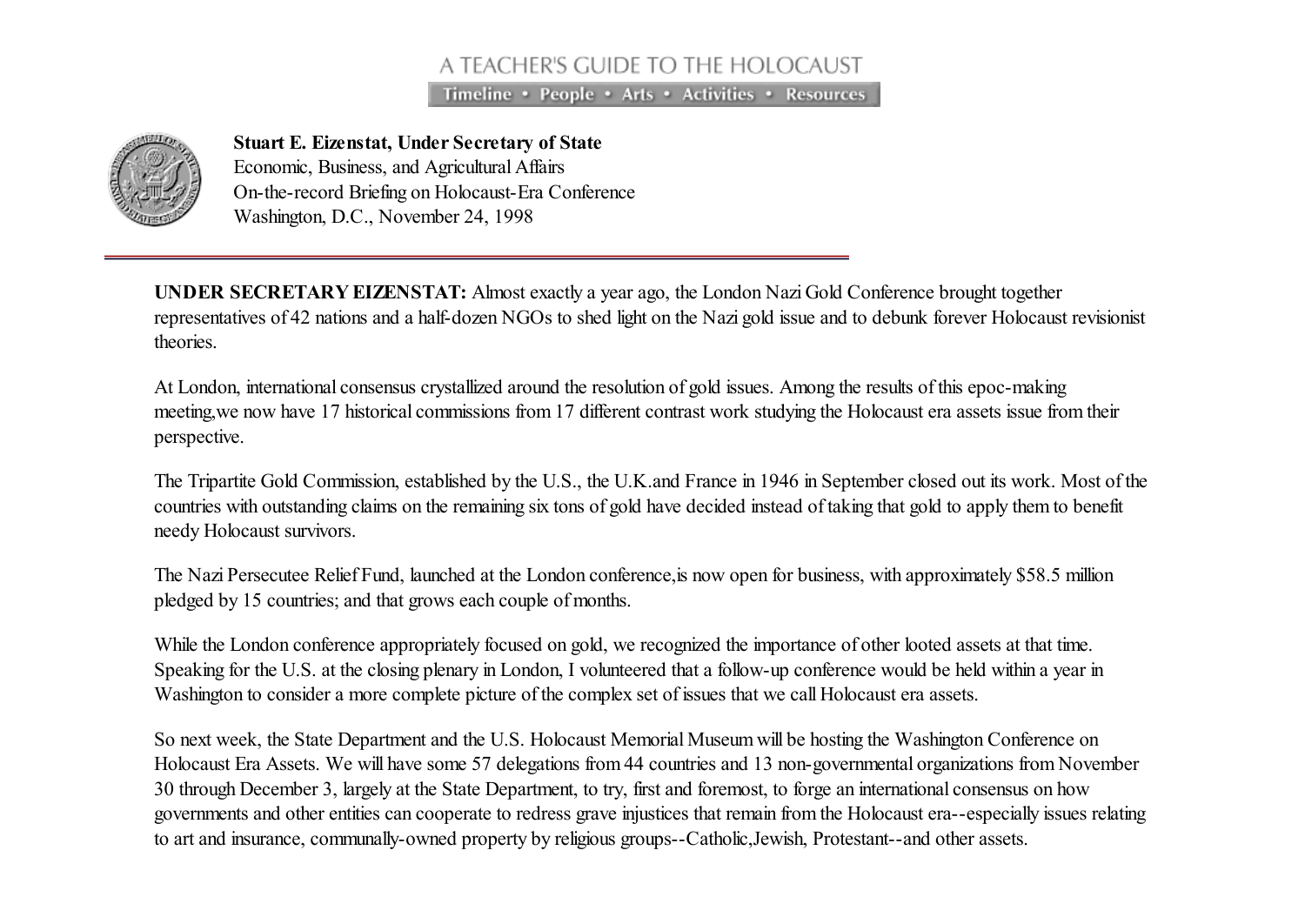The portion of the conference concerning Nazi confiscated art will provide a balanced view of the history of the problem. It's been given currency because of the legal dispute over the taciturn paintings by the painter Schiele; and it points up the difficulty of establishing the ownership of art during this era.

Delegates will hear from Holocaust survivors, academicians, experts and representatives of industry, including private galleries. Noteworthy here will be the experience governments have in handling art work, the problem of tracking and identifying so-called lost art, and public and private actions to help resolve the issue of what may be ten of thousands of confiscated art works.

We hope that the outcome of these discussions will result in general principles and processes that will be applied by all governments,museums when they exchange art with each other, private parties and galleries to address the issue of Nazi-confiscated art--particularly the unclear provenance or ownership. We also hope that there will be established the beginning of a universal website in which we will be able to help identify for families art that is of questionable ownership.

In the matter of insurance assets, we have already begun developing a cooperative and dynamic process. We will be highlighting anew foundation on which to build, established by the National Association of Insurance Commissioners--the 50 state insurance commissioners--Holocaust survivor organizations, the State of Israel, a number of European insurance supervisory authorities,and at this point, six European insurance companies who have formed an international commission to look at the resolution of insurance claims.

To make a long story short, the Nazis often required European insurers to pay the cash surrender value of the policies of the victims that they later killed. Then if there were any surviving beneficiaries after the war, they had difficulty establishing claims because there were requirements for death certificates or statements that premiums hadn't been paid while people wherein concentration camps, or the fact that they had to pay out the cash value as precluding payment.

There will be two observers to this commission, the European Commission and myself, representing the State Department. This commission is chaired by former Secretary of State Larry Eagleberger. Under his leadership, the commission has already secured a commitment from the six insurance companies of \$90 million for a humanitarian fund to aid Holocaust survivors. The commission will establish a uniform procedure for looking at archives, investigating the status of insurance policies while preserving confidentiality and striving to complete its task within the next two years.

On the issue of communal property--this is property such as churches,synagogues, cemeteries, schools, community centers, things owned by religious communities like the Protestant, Catholic and Jewish communities which are now, in the former Soviet Union and the former East Bloc, having a revival of religious interests: the U.S. Government, with myself, having been appointed in 1995 as the State Department Special Envoy on Property Restitution in Central and Eastern Europe, where I've traveled to 11 countries,is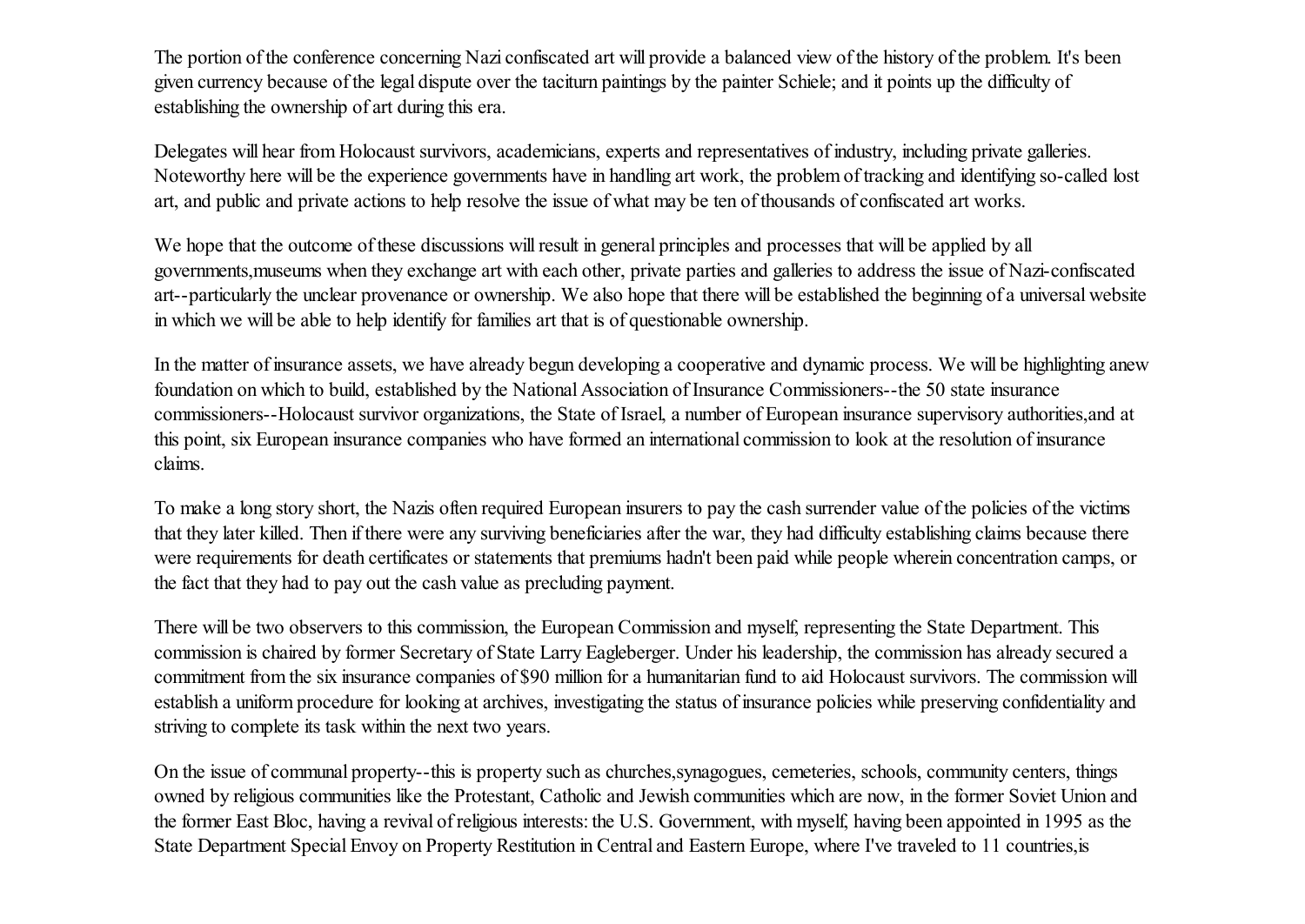encouraging the return of this communal property to the religious and secular communities involved. We're working very closely with these communities to strengthen the rule of law and democratic institutions and to revive religious interests.

Our goal at the conference is to highlight areas where progress has been made in the return of such property, but also to spotlight obstacles that must be overcome ifswift and just restitution of property is to be achieved.

Another issue for the conference will be Holocaust education and remembrance. We will have a half-day break-out session featuring speakers on the importance of Holocaust education, and we will showcase current trends in Holocaust curriculum and remembrance networks on both sides of the Atlantic.

We will highlight the work of a new task force that's just been created, called the Task Force for International Cooperation on Holocaust Education, Remembrance and Research, launched by Sweden,the United States, Britain, Germany and Israel. It will be open to all countries participating. That task force will present an initialreport to the conference on efforts to develop a catalogueof Holocaust education, remembrance and research efforts to make available existing or new materials for schools and adult education as well, and to promote openness and accessibility of public and private archives bearing on the history of the Holocaust.

This is, by the way, not intended to be a look only to the past;it is to look at what lessons can be drawn from this ghastly tragedy which may be relevant as we enter the  $21<sup>st</sup>$  Century with a whole host of genocidal situations.

This rich and challenging conference agenda is the product of months of staff work, coordinated by the conference director, J.D. Bindenagel, a career foreign service officer; by Bennett Freeman in my office, my senior advisor; and by Steve Dubrow,our public affairs officer. We've done it consulting with many of the delegations. We've gone to many of the countries several times. We've had preparatory meetings, including one in June. Thanks to all of this, we think that this willrank as a landmark event in both establishing a historical record on an area long ignored--that is, the confiscation of assets--and an effort to forge an international consensus to secure justice for those who are living and the memory of those who are not.

The chairman of the conference will be former congressman, former chief judge of the U.S. Court of Appeals, Abner Mikva; and we're very pleased that he will be chairing the overall conference.

We will have available a near-final agenda for you. There are still some gaps with speakers, which will be filled in; but it gives you enough of an indication so you'll have an idea of the dimensions of the conference.

Thank you, and I'll be glad to take your questions.

Q: Overall can you talk about--I mean, you said there were tens of thousands of artworks that were lost. Can you put sort of a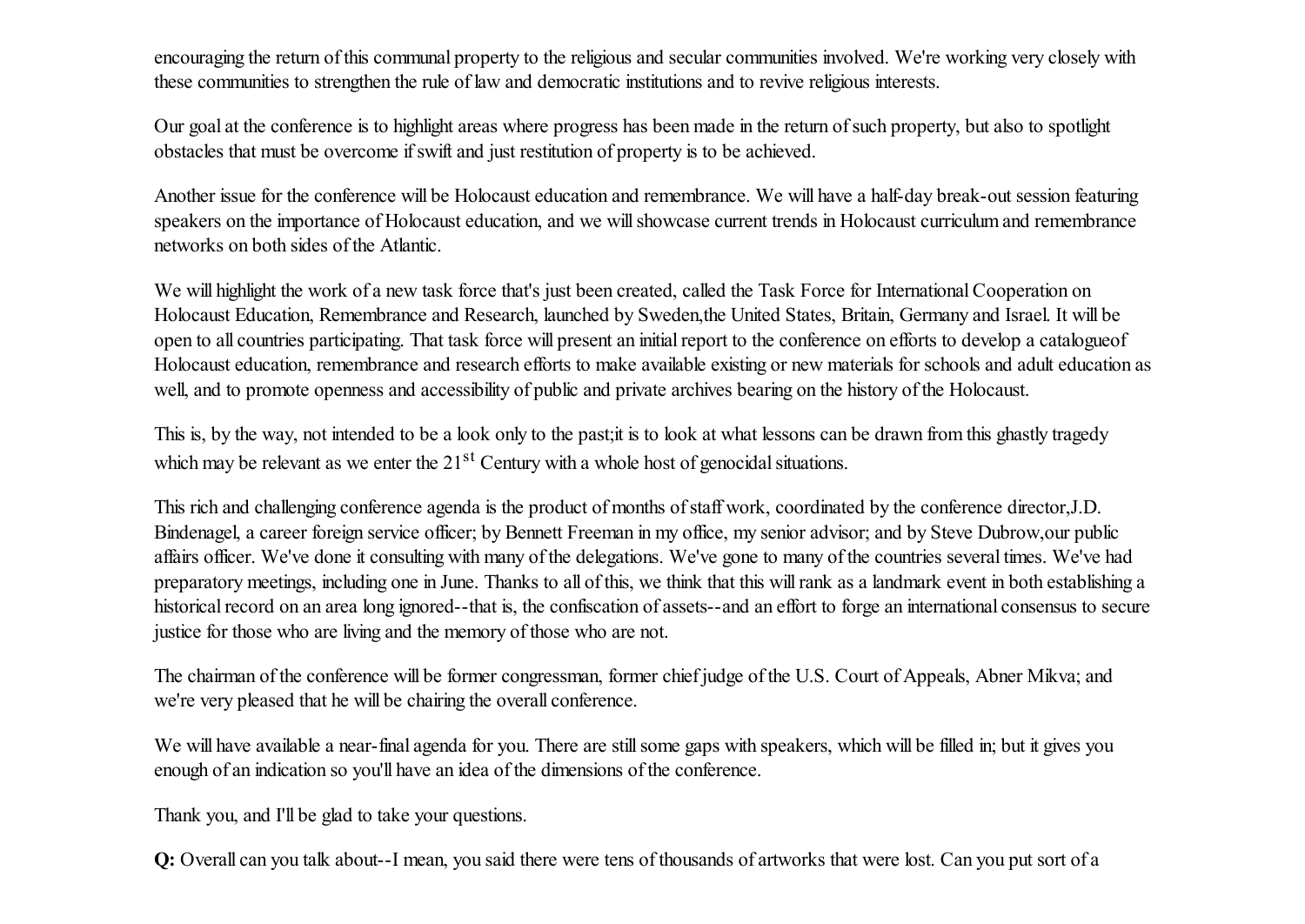composite value on all the art, all the insurance, all the--

UNDER SECRETARY EIZENSTAT: Not at this point. One of the things we hope to do with the conference is to begin to crystallize that. For example, the French commission is one of the 17 commissions working. They're working to identify in France looted and lost art. We know that they've already identified over 2,000 paintings. So the numbers will grow. We know in Austria they've got a special commission. We hope to be able to crystallize that.

In terms of insurance, that won't be known until we go through the international insurance commission audit. Again, we hope to highlight that at the conference. So we can't put a value on any of these, but we hope we can make progress at that at the conference.

Q: Would you say that most of these works of art--to the degree that you can say so--are in private collections?

UNDER SECRETARY EIZENSTAT: Well, first of all, we know that some of the pieces of art were returned to their owners. There was an assiduous effort after the war by the allied countries to try to locate owners. But we know that others were not.

Some are in public galleries, some are in private collections. As an example--and this is without indicating where the ownership is, because it's a contested matter in court--the two Schiele paintings came from a museum in Austria. They were lent to the Museum of Modern Art for an exhibit in New York, and then claimed by a family in New York as theirs. That's one example. There are several others. There's a Degas that was involved; the Rothschild family had much art.

So some of this has been returned; much of it has not. There will be an effort to develop a registry. There is now an art loss registry which a private group has done. What we hope to do is have an international website so that when Austria completes its work, France completes its work, the other commissions do theirs, there can be one place where a family can look to see if a work that they may think is theirs can be determined. We want principles to be developed. The museum directors in the United States, through their association, have already published--partially with our impetus, partially with theirs--their own beginnings of a guideline to how museums, when they deal with each other's art, ought to try to establish the provenance of Holocaust era assets.

The European art directors, the French in particular, are looking at their own set of guidelines. What we hope is that coming out of the conference, there can be a consensus on these kinds of guidelines so that whether it's Christy's which is auctioning something off or whether it is an exchange between the National Gallery and a gallery in Europe, there can be procedures so that any cloud on ownership can be removed.

Q: Can you say what the scope of the problem is in the return of the communal properties to religious organizations?

UNDER SECRETARY EIZENSTAT: The scope of the problem is massive. In Poland alone there may be as many as 5,000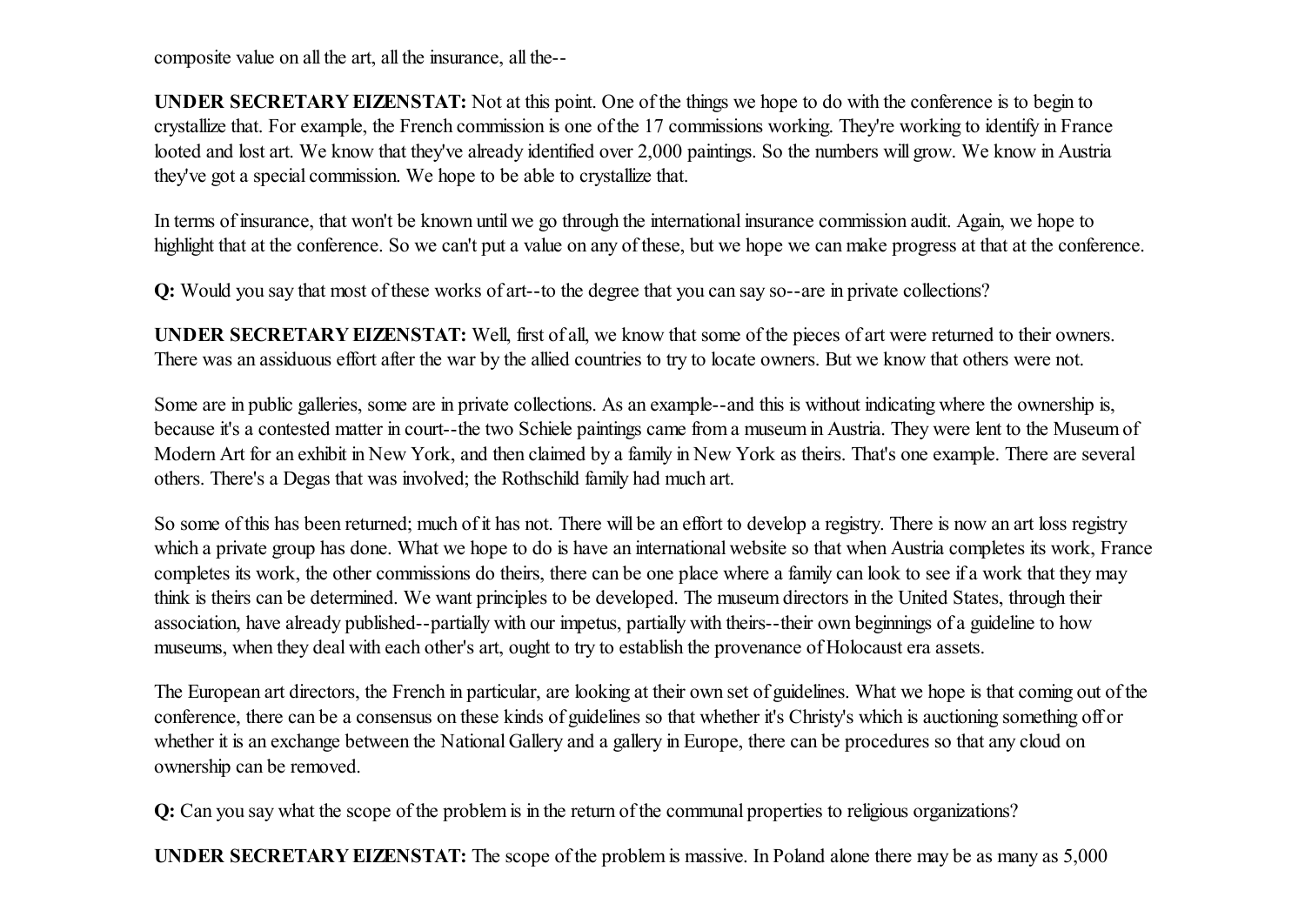pieces of property. I have gone to 11 countries, some on multiple occasions--two or three times--to encourage this.

The barriers are the following. In a number of countries the laws only cover properties which are now in the hands of the central government. These are properties that were confiscated by the Germans and then re-nationalized during the Communist era. There are, for example, in the Czech Republic, in the central government's hands about 220 properties. So in many countries the laws don't cover those properties held by local municipalities; and oftentimes those are the most valuable and the most numerous.

Second, we know that a lot of cemeteries are now being used for commercial development. A lot of churches and synagogues have been converted to other use--swimming pools and so forth. Buildings that were owned by religious groups are now apartment buildings,or used as schools. Sorting this out is incredibly difficult because you have current occupants and you have laws that oftentimes don't reach local governments. You have bureaucratic delays and political constraints. I would say that out of the 11 countries of Central and Eastern Europe, the former Soviet Union, in most there is at least the beginning of a legalframework. But the restitution is extremely slow; it's often case-by-case. And we hope that the conference will help elevate this issue and encourage more rapid return of property; or if the property can't be returned,at least some measure of compensation.

This is important, by the way, not just to return property per se, but because in these countries religious groups that were foreclosed from practicing their religion for 50 years are now trying to reestablish their roots. They need these institutions in order to be able to flourish. They need to have places to pray, places where the kids can be educated, communal facilities to use. Also, some countries, like Lithuania, for example, only permit the return of "religious property," which is often very narrowly defined and doesn't include schools, parochial schools, wouldn't include a community center that was owned by the secular community.

So there are multiple barriers; the process is exceedingly slow. There are literally--if you took all of the properties together,certainly well over ten thousand properties; but again in Poland alone there may be anywhere from 3,000 to 5,000 properties.

Then there's the question of who manages the properties because particularly in a Jewish community in a country like Poland there were 3.5 million people before; there are now maybe 10,000. What has happened in both Hungary and Rumania and in Poland is a foundation was created that the government helped establish between the local Jewish community and the international Jewish community to manage the restituted properties. So there's a whole framework that needs to be created, and the process has begun but it is slow and painful.

Q: In which countries does most of the work have to be done?

UNDER SECRETARY EIZENSTAT: First of all, let me say the country where the most has been done. I think without doubt, the model Central European country is Hungary. Hungary has established a foundation for the return of property. Out of their own money they have created a fund which pay some 20,000 Central European survivors--and that's the largest survivor community in Central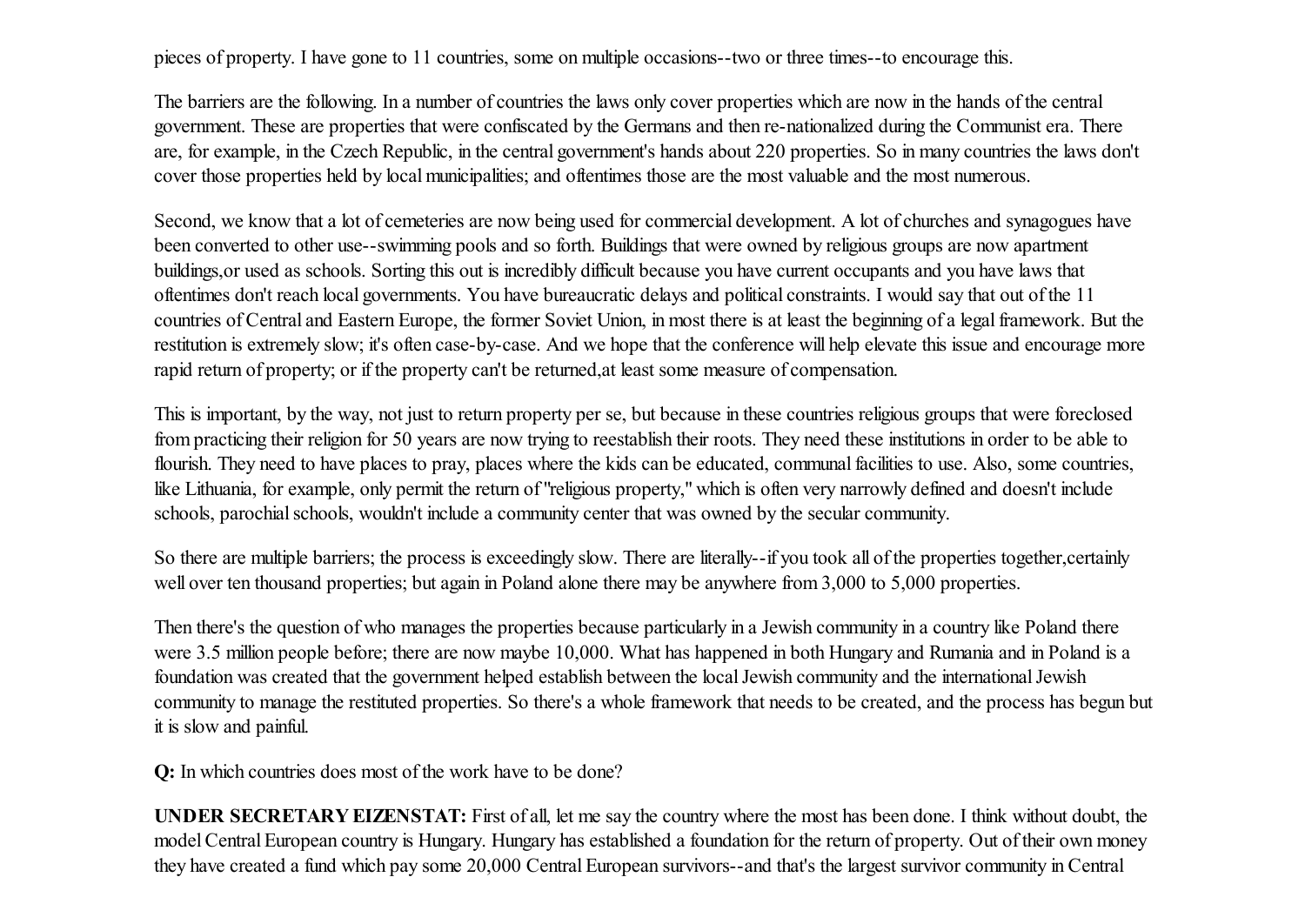and Eastern Europe--between \$20 and \$40 a month for the rest of their lives. That's something they've done themselves. So they really have been a model of probity and efficiency.

I would say that in some of the other countries, much less work has been done. I don't want to particularly point fingers, but the tendency is the further east you go the less work has been done and the more progress that needs to be made.

Q: Can I ask you also, I know there's no final schedule, as you said; however, any initial details or even a skeleton agenda would be helpful to us.

UNDER SECRETARY EIZENSTAT: Yes, we will have the full agenda for you. I would call it a near-final agenda. We will hand it out at the end of this session.

There are gaps; there are a few speakers who haven't been identified and chairs. But it gives you--it's a quite complete schedule.

Q: How much can be covered by the press?

UNDER SECRETARY EIZENSTAT: There will be an initial plenary which is, I think, open, and then there will be daily press briefings at the end, as we did in the London conference--a full briefing of what happened during the day. The actual sessions will not be open because we want to get as much debate and dialogue in as unrestrained a way as possible. But there will be evening press briefings, I think, at 5:00 p.m. My understanding is that--is the opening session--

OFF CAMERA SPEAKER: The opening session will be highlighting the Secretary's--

UNDER SECRETARY EIZENSTAT: Yes, the Secretary of State will open the conference with a speech.

OFF CAMERA SPEAKER: From 9:30 to 10:45 a.m. Tuesday morning, and the closing plenary, Thursday morning, the 3<sup>rd</sup> of December, will be open from 9:00 a.m. until its conclusion, which we expect will be about 12:00 p.m. or 12:30 p.m. There will be briefings,as Stu said, Tuesday and Wednesday at 5:30 p.m. in the Loy Hendersonor the Dean Acheson. I'm not sure, Steve, which--

OFF CAMERA SPEAKER: The press briefing will be the Dean Acheson.

UNDER SECRETARY EIZENSTAT: At 5:30 p.m. or 7:00 p.m.?

OFF CAMERA SPEAKER: At 5:30 p.m.

UNDER SECRETARY EIZENSTAT: 5:30 p.m., okay.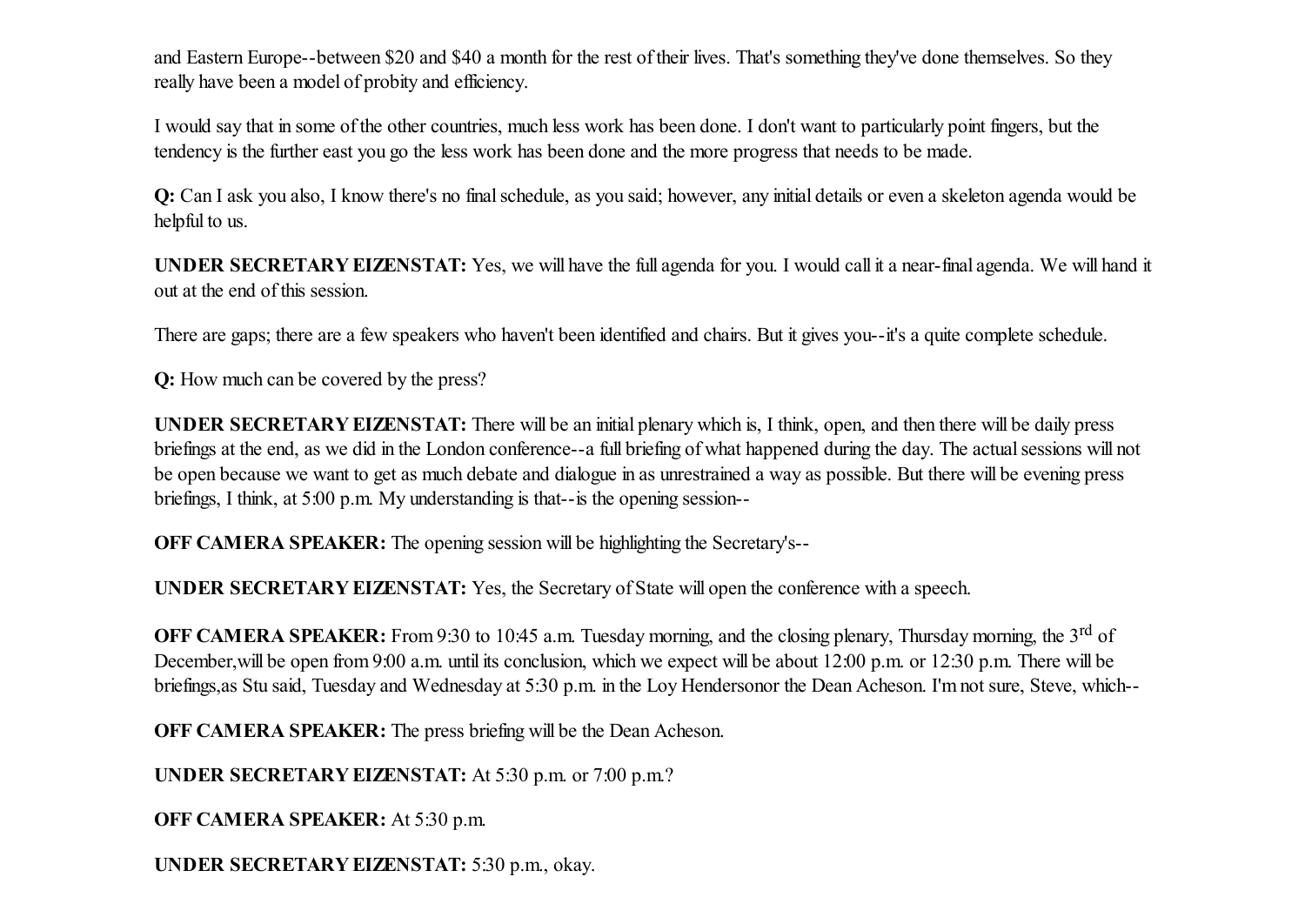Q: With the exception of Monday or Tuesday?

UNDER SECRETARY EIZENSTAT: Monday night there is a reception to welcome the delegates at which Elie Weisel and myself and Miles Lerman will speak. But the formal conference opens Tuesday morning, the 1<sup>st</sup> of December.

OFF CAMERA SPEAKER: The opening at the museum is also open to the press.

UNDER SECRETARY EIZENSTAT: And that will be from 7:00 p.m. to 9:00 p.m. at the Holocaust Memorial Museum, November 30, Monday evening; that will be open also.

Q: Was it difficult to get all of these participants to come?

UNDER SECRETARY EIZENSTAT: It was exceedingly difficult. These are very sensitive issues. The art issue with Russia, for example,is an exceedingly sensitive issue for them. They have art that was captured during World War II that they consider part of, in effect, compensation for the damages they suffered at the hands of the Germans. Legislation has been passed in the Duma on this. We're very pleased, actually, by the cooperation we're getting from the Russian Government, given the sensitivity. We have a member of the Duma who helped sponsor this legislation, who will explain what they consider to be theirs and what they're willing to--if owners can be identified--what they're willing to consider in a different context. There will be a member of their archives.

Getting 44 countries together was an enormous task. J.D. and Bennett have traveled the length and breadth of many of these countries; I've gone to many. There will be two Latin American countries--Brazil and Argentina--which have their own historical commissions, and they will be involved. There will also be 13 NGOs from around the world. So it's been an incredible thing to put together.

Q: Just the task of putting together the facts that took place over several years in several countries 50 to 60 years ago is huge. Do you have any sense that this conference can bring some kind of closure to this issue, or do you think you may have more questions two weeks from now than you've got now?

UNDER SECRETARY EIZENSTAT: I think that we've found from the London Gold Conference that it did bring a substantial amount of closure. Now, the fact is that it won't be until this conference at the opening session that we think we can pull all the gold issues together. But the London conference made a major step in that direction.

We don't pretend that at the end of this conference, we will know everything there is to know about the whole issue of the looting of assets, but we think we can make a very major step forward in understanding this period. And what we don't yet understand from the conference, hopefully one of the outcomes we will achieve is the opening of archives.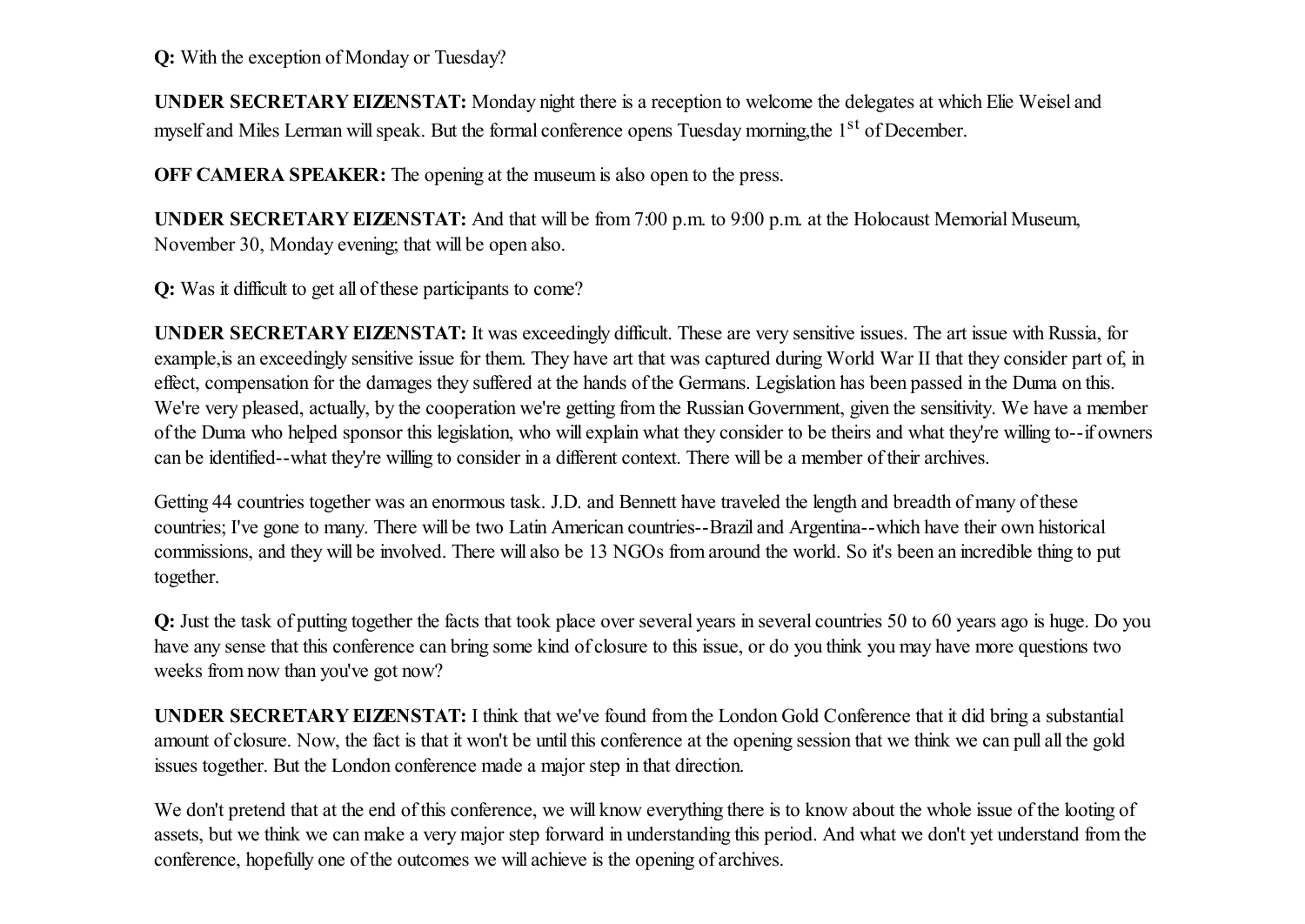In fact, if I can just sort of briefly headnote again what we hope to accomplish--first is to come as close as possible to completing a historical record before the end of the millennium; getting all 17 commissions to report by no later than December 31, 1999;second, to achieve an opening of all archives, remove all obstacles to that and have those archives accessible; third, to try to forge a consensus to do some justice with respect to things like the art and communal property and insurance issues through a set of principles that will be available. Fourth is to have a broad Holocaust education program in as many countries as possible,following the lead of the five countries that I mentioned; and to do so in ways, again, that not only look to the past but ask what lessons we can learn for our future action as countries.

Q: Given the rise of anti-Semitic rhetoric and acts in Russia in recent months, do you think your arguments or the arguments of the group will have any impact on their position? And what is the Clinton Administration's view of their position regarding holding on to looted art?

UNDER SECRETARY EIZENSTAT: Well, first of all, in terms of anti-Semitism in any country, all of our countries have remnants of it. What's different, I think, is that in countries now where there are anti-Semitic actions--and this is true in Russia--the leadership immediately speaks out; and that's been done in Russia and in other countries,and that's important.

Second, I think that we always recognized, through our own government reports and through this, that there's always the concern that when you elevate these issues it will bring out of the closet some elements who are trying to use this for their own purposes and who are anti-Semitic. But that is far outweighed by the benefit of setting the historical record straight and of laying out the full dimensions of what happened and then trying to do some justice to those who still survive.

With respect to the art issues in Russia, we don't want to prejudge this. The Russians have come in good faith, as have other countries,to talk about what they're doing. The Austrians are doing the same thing. We want to understand this issue from the Russian perspective and give them an opportunity to explain their position. We'll see where we go from there.

Again, we hope that countries will join in supporting the statement of principles, which in the end Chairman Mikva will try to identify as a consensus set of principles--from things like the guidelines that our art museum directors have put forward, the European museum directors and the like--and that will have an impact on all countries in terms of how they deal with art that may have been confiscated by the Nazis during the war.

Q: I know you don't speak for Mr. Bronfman and his associates,but do they share--to the degree you can comment on it--do they share your view about giving the Russians a chance to explain their position and going in with an open mind on that?

UNDER SECRETARY EIZENSTAT: Well, I can't speak for any other organization, but I just spoke with Israel Singer and I think that they want to have the fullest exposition by all countries of their views. I think that there will be a respectful listening to the positions